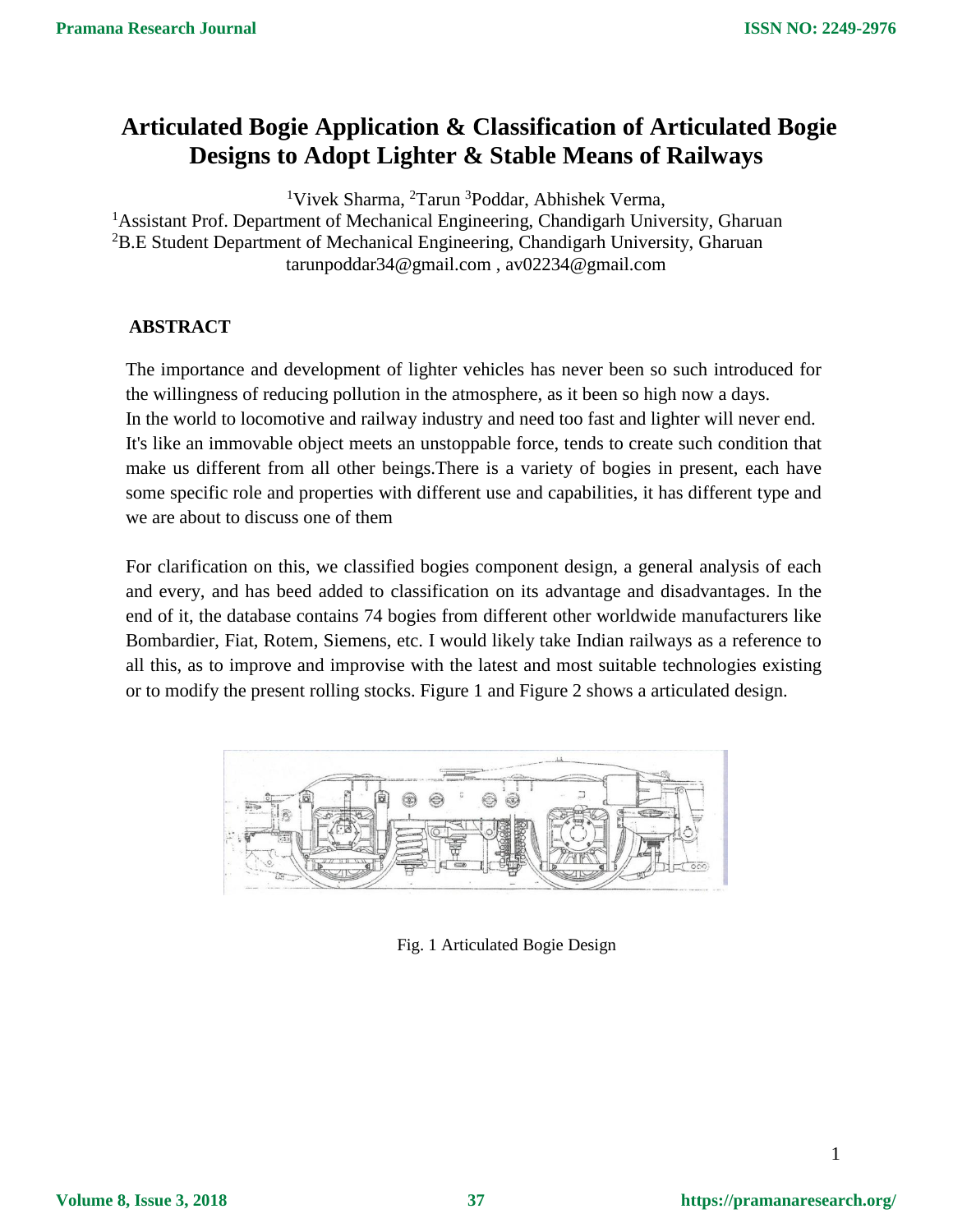

Fig. 2 An elaborated design

# **INTRODUCTION**

**Motivation** 

The need to deduct the weight and increase the efficiency in vehicles is also present in rail world. To improve the power and behaviors of vehicle but to reduce cost and damage and energy we have started focusing on different aspect of the machine and one of the major is power to weight ratio.

With the need and knowledge of design to create something which need from the start has been on the move and the work and research can help in developing more and better at present and in future.

Basic Definition

- BOGIE: It is a framework of wheel-sets with motor(in cases of locomotives and EMU) carrying coaches or the Loco itself. It is located under the Body and drives the wagon/loco along the rails
- JACOB BOGIE: It is another kind of a bogie in which unlike the traditional one , two carbody is allocated on the bogie which is called articulated.
- TRACK GAUGE: The distance between 2 rail tracks in simple way, a track width of a bogie, corresponding to the same distance between two inner sides of rails.
- CAR-BODY: The wagon itself.
- AXLE-LOAD: The maximum weight that axel is designed to carry.

Figure 2 below shows the structure and appearance of design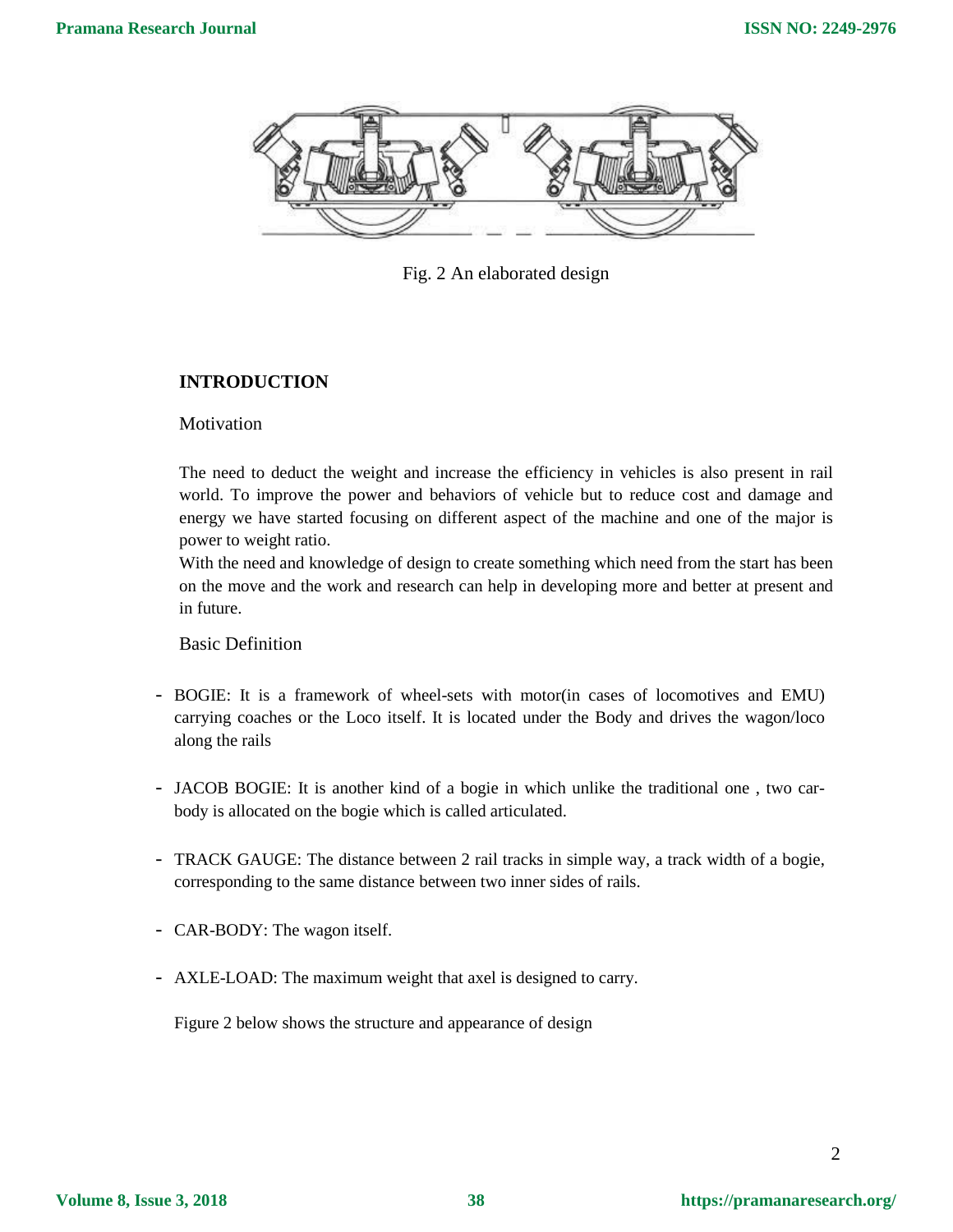

Fig. 2 Structure and appearance of the design

### **OBJECTIVE**

The objective of this is to provide and give and suitable classification of bogie design conceding the specification and properties of the design and to remove disadvantages. This lead to difficult phase of modifying the current technologies or to provide the same.

### **SCOPE**

The way to accomplish the objective of improving to lighter and faster version of railway system.With the help of the vastest CAD software we are able to design the best without manufacturing them to test.

The simulations would help to provide the best possible design to improve the railway bogie model.

# **PROBLEM STATEMENT**

The design of wheel, fixed in railway bogie had been widely used in Indian and continental rail world.

As per the design the solid rigid axel on each wheel set is tend to lead damage not only to the wagon and wheel but also to the tracks on high speed cornering and also creating poor cornering and damping behavior. The harsh track impact cause inconvenience to the passenger and sometime damage to the good too, decreasing stability and efficiency of the bogie.

The maintenance is always need and frequent on some cases of hilly areas. However there is a solution for the problem and it is able to make faster travel. Independent wheel railway bogie is the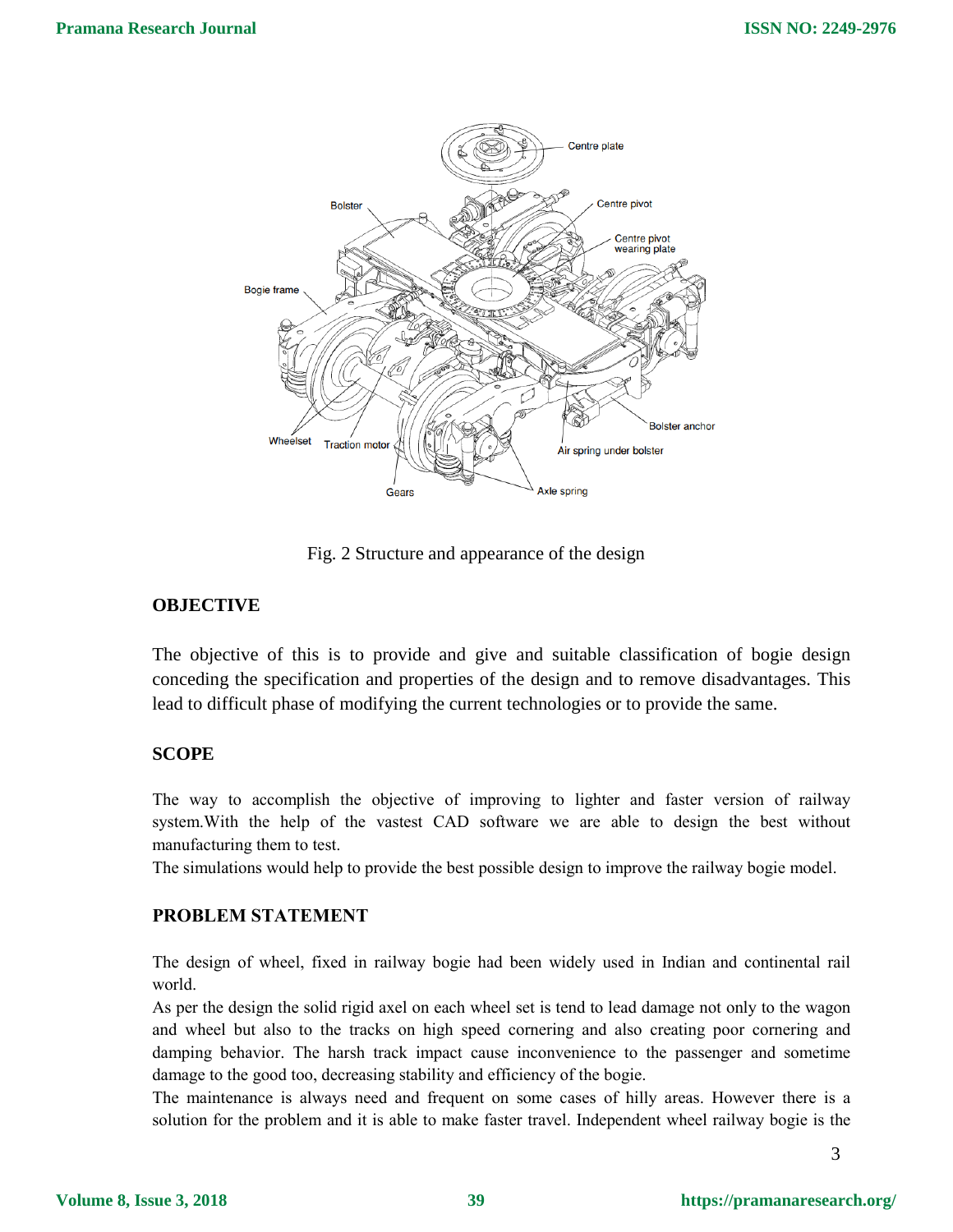**B**ogie is placed under the wagon or loco with a wheel set connected together with bearing attachment. There are two types of bogie Articulated and Non-articulated shown in Fig 4. Mostly the coil spring is the most common used bogie suspension component. Fixed wheel rail bogie ensures the running stability in straight but he curved performance is very much lower since the wheel set are constrained by single solid axle bar. Manufacturer like Fiat, Bombardier, Kawasaki, Siemens able to manufacture bogie able to carry to wagon/car body on it are not just modification, they are new kind which also supports the rail body yet create the stability of the train on either side of the track and curve it is also able to provide comfortable ride by absorption of vibration and reducing the forces acting especially during high speed.



Fig. 4 Articulated and Non-articulated Bogies

We are discussing the articulated one as it is the solution for faster and lighter travel. The rail bogie contains box suspension and also named as primary suspension system acting as the support too the system allows the vertical movement of the frame and the wheel set to provide buttery side, although there is another secondary suspension to absorb the impact and the vibration between the frame and bogie. Fig. 5 below explains articulated bogies in detail.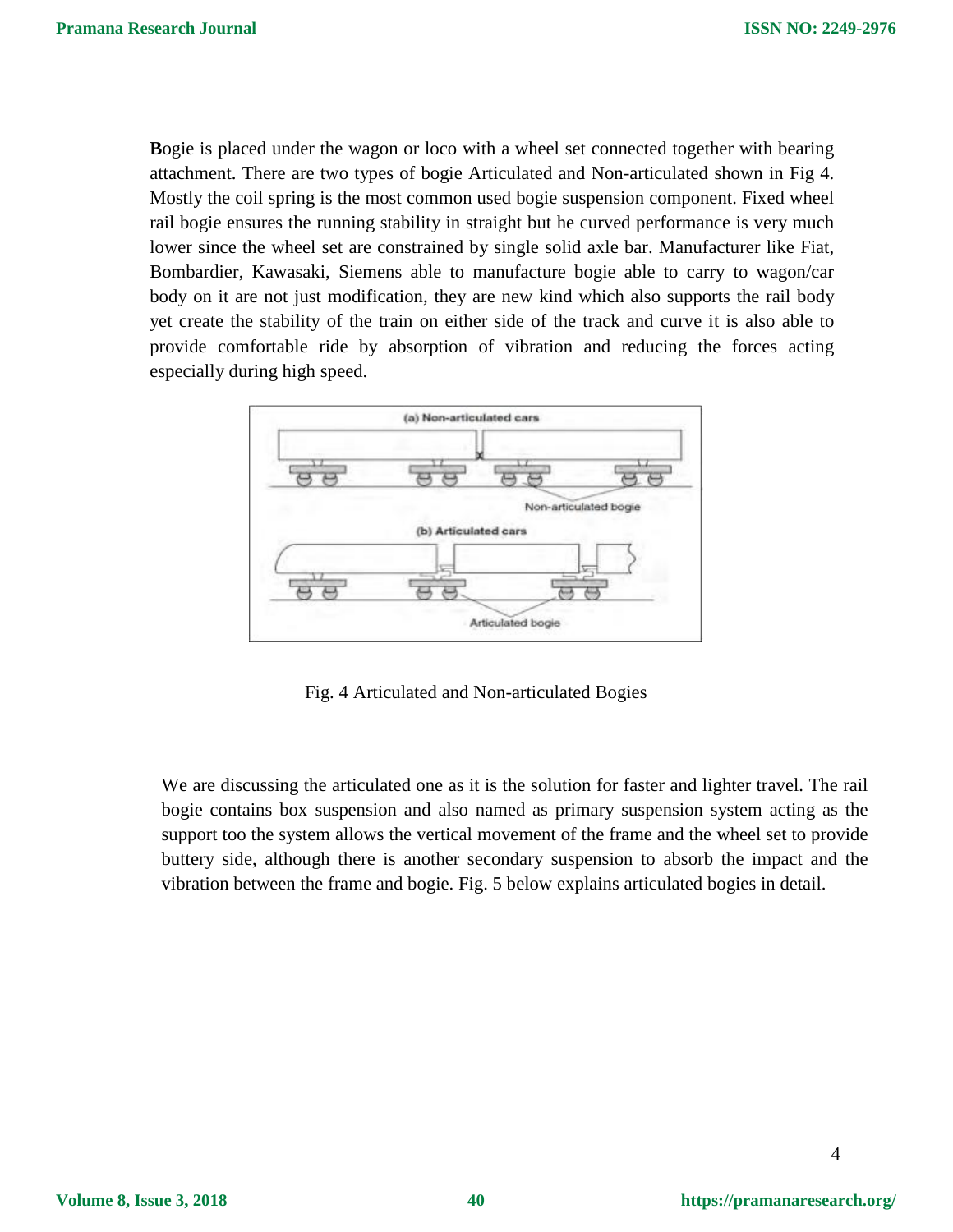

Fig.5 Articulated bogie components

In order to overcome the bad curving performance, fixed wheel must be replaced but independent wheel railway bogie. Lots of simulation are in still progress to develop the more faster version but only of this the Fig 6 show the smoothness and stability the rail car and corner and high speed with better yaw motion of the rail car. From the work of Bombardier, the independent wheel set has the ability to run even at high speed and also ensure smooth cornering

It basically reduces and cuts out most of the withdraw out of the box by creating a smoother and faster curving and straight line performance the wheel movement is adjustable due to which the vibration are very much damped. This will allow us to provide the best possible rail



experience we can affect the create we can affect the create of the create.<br>The create we can affect the create we can affect the create we can affect the create we can affect the create

Fig. 6 Shows smoothness and stability of Rail car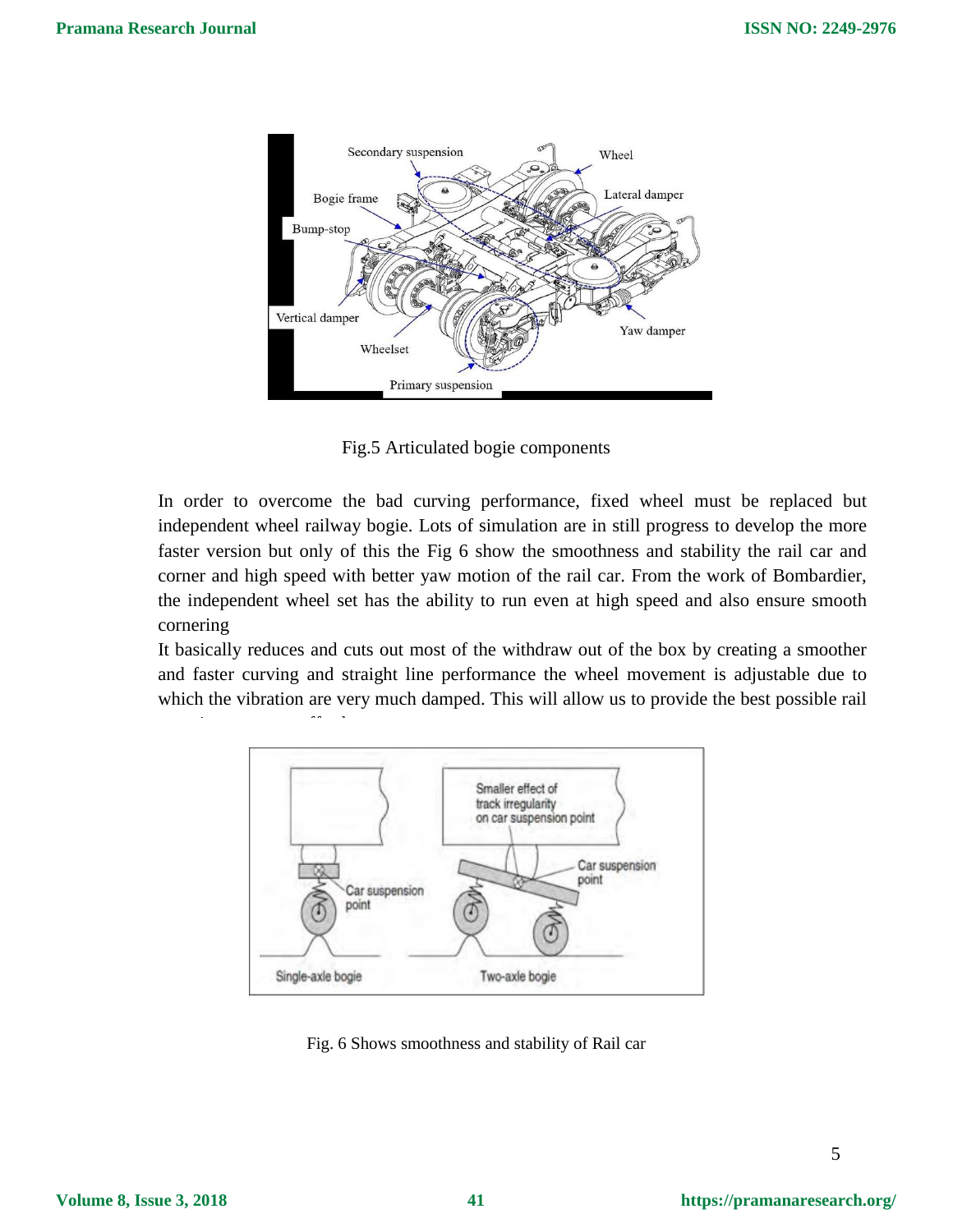#### **REFERENCE**

[1] UIC 518 OR 2nd edition, "Testing and Approval of railway vehicles from the point of view of their dynamic behaviour – safety –track fatigue – Ride Quality" (2003).

[2] O. Polach, "On no-linear methods of bogie stability assessment using computer simulations" The proceedings of IMechE Vol. 220 Part F, 2006.

[3] 49CFR238, FRA Regulations, Title 49. "Transportation, Part 238, Passenger Equipment safety standards." October, 2003.

[4] 49CFR213, FRA Regulations, Title 49. "Transportation, Part 213, Track Safety Standards." October, 2003.

[5] C. K. Park, Y. J. Han, Y. G. Kim, S. W. Kim, K. Y. Kang, " A study on the Vibration Characteristics due to the Running Conditions for Korean High Speed Train", the proceedings of KSR. 2003.

[6] Kure, G.: [11] Electrically insulated rolling bearings in railway vehicles. English reprint. Neue Bahn (1989) 4, pp. 26–34.

[7] Kure, G., Palmetshofer, W.: [12] Electrically insulated bearings. SKF Evolution magazine (1996) 3, pp. 22–24.

[8] Hiroshi Kubota: Dictionary of Railway Terminology, Grand Prix Publishing, April 1996.

[9] The Dynamics of Railway Trains, Denki Sha Kenkyu Kai (1994), p. 56.

[10] K. G. BAUR, Drehgestelle-Bogies, Germany: EK-Verlag, 2009. ISBN 978-3-88255- 147-1 .

[11] W. H. BRADLEY, DCC Dictionary 1.0, Morrisville: Lulu Press, 2014. ISBN 978-1- 304-90574- 1.

[12] Train testing, "Flexicoil suspension & resilient wheels" [Online]. Available: http://www.traintesting.com/flexicoil\_suspension.htm. [Accessed 15 November 2017].

[13] J. ZELENKA and T. MICHÁLEK, "The effect of spring pads in the secondary suspension of railway vehicles on bogie yaw resistance" 2015 Nov 3. [Online]. Available: http://www.tandfonline.com/doi/ref/10.1080/00423114.2015.1108447?scroll=top. [Accessed 10 November 2017].

[14] CRRC, "CRRC" CNR Dalian Locomotive & Rolling Stock Co., Ltd, [Online]. Available: http://www.crrcgc.cc/dlen/g10688/s20478/t269183.aspx. [Accessed 25 November 2017].